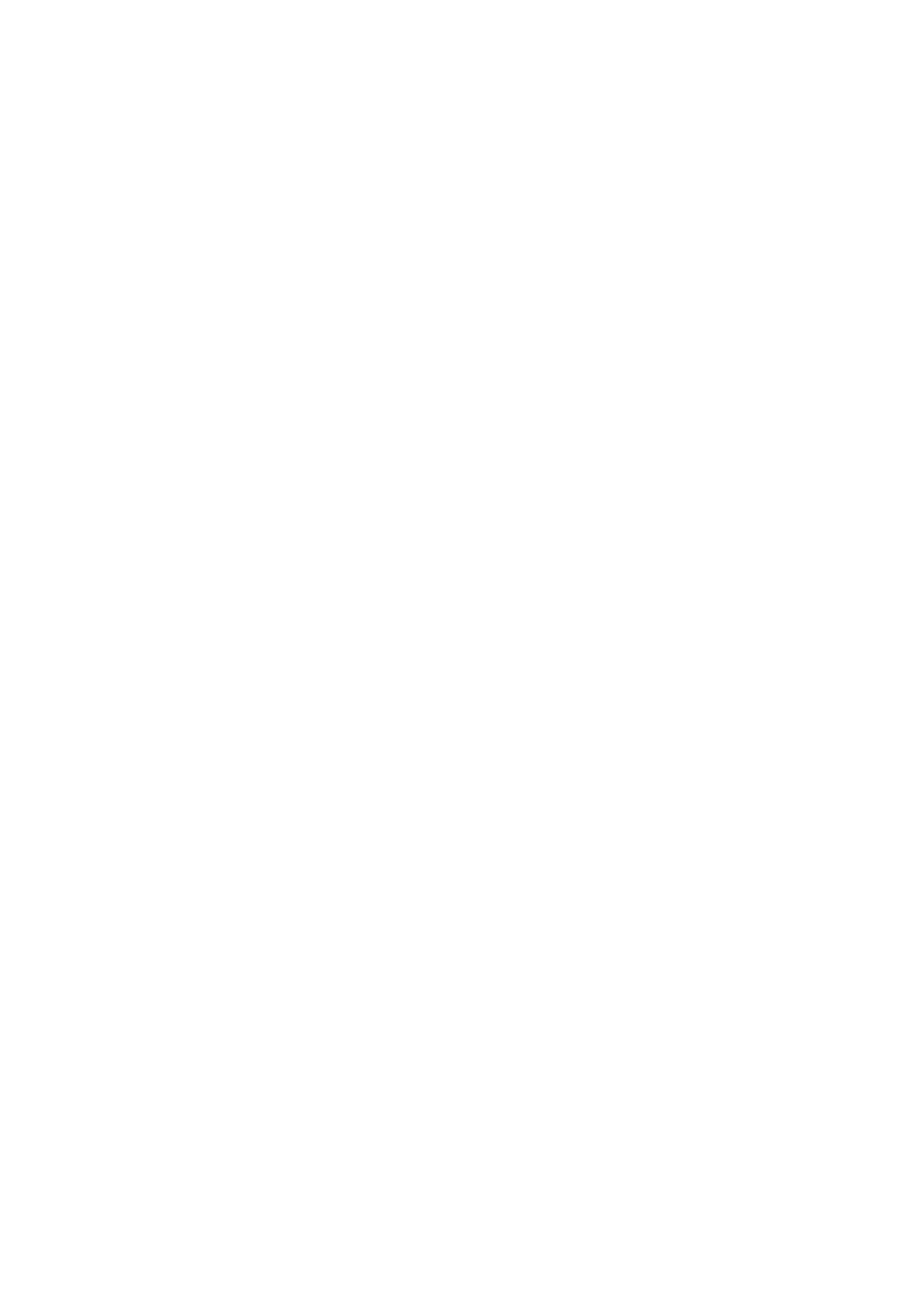### **AGENDA**

### Page Nos.

#### **Remote Meeting Details**

This meeting will be held in a remote manner in accordance with the Local Authorities and Police and Crime Panels (Coronavirus) (Flexibility of Local Authority and Police and Crime Panel Meetings) (England and Wales) Regulations 2020.

The meeting will be live streamed on the Council's social media platforms to enable access for the Press and Public.

1. Apologies for Absence 2. Declaration of Interest by Members and Officers and as to the Party Whip 3. Declaration of Intention to Record Meeting 4. Minutes of Meeting Held on 15 January 2020 5 - 10 5. Chairman's Report 6. Forward Plan - August 2020 to July 2021 11 **Part 1 - Items for Decision** 7. BT Removal of Telephone Kiosk Consultation 12 - 33 8. Local Development Framework Progress Update 34 - 38 9. Residential Parking Standards and Design Guide SPD 39 - 110 10. Forest Corner Masterplan Consultation 110. 111 - 211 11. Adoption of Planning Enforcement Plan (PEP) 212 - 253 12. Proposed Planning Reforms 254 - 376 **Part 2 - Items for Information** 13. Newark Beacon Update Report 377 - 382 14. Progress on Economic Growth Strategy 2021-2026 383 - 385 15. Economic Development Revenue and Capital Forecast Outturn Report to 31 March 2021 as at 31 July 2020 386 - 405 16. Newark Town Investment Plan Report